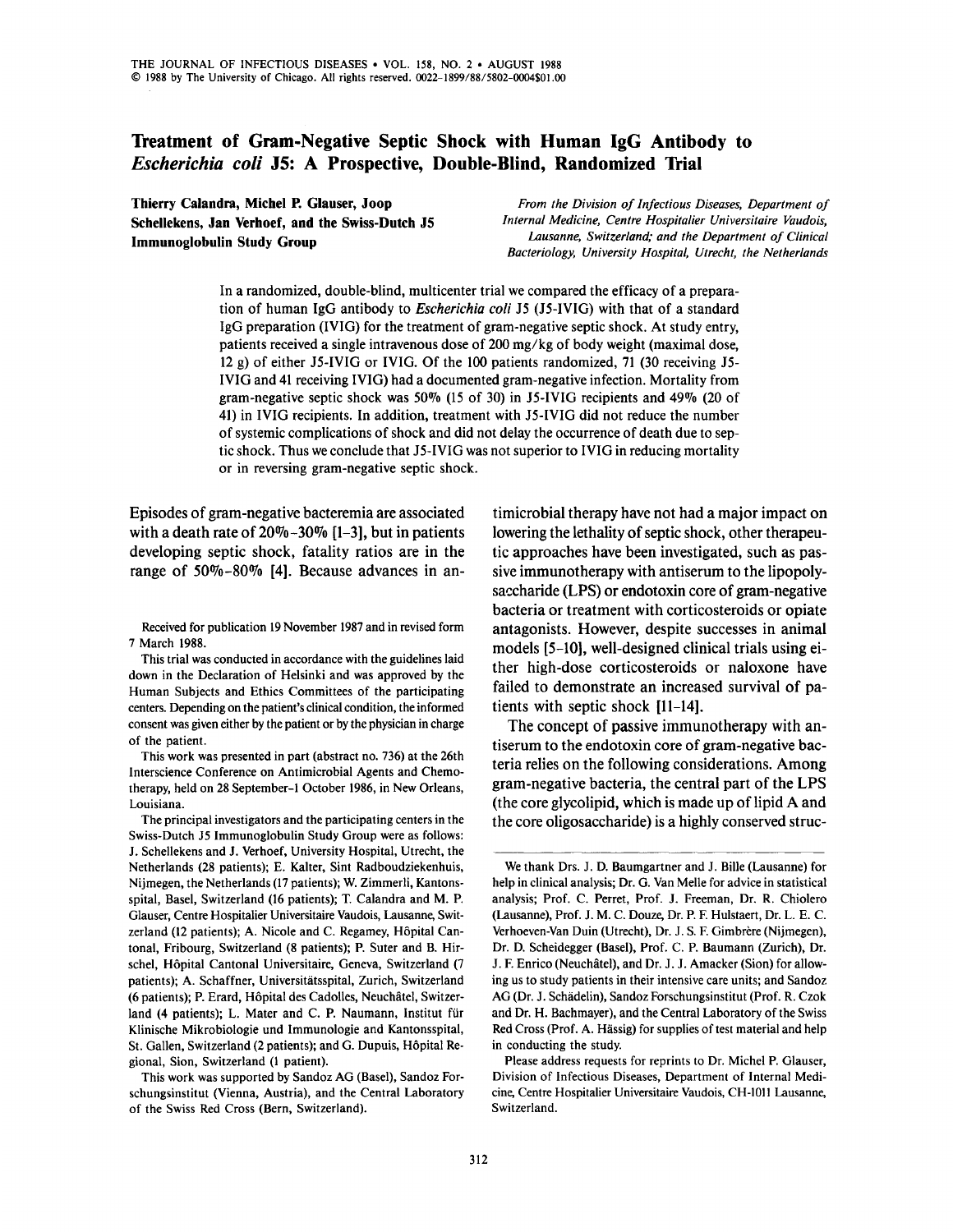ture [15], in contrast to the outer part, which is composed of repeating units of oligosaccharides (O-side chains) that are antigenically highly variable [16]. Rough mutants of gram-negative bacteria are characterized by defective LPS lacking the O-side chains; thus, they present on their surface a core glycolipid accessible for immunologic reactions [17]. Because most of the toxic effects of endotoxin are mediated by the lipid A moiety of the LPS [18, 19], it has been hypothesized that immunization with rough mutants of gram-negative bacteria might induce antibodies to core glycolipid, which could reduce the morbidity and mortality of gram-negative infections.

In experimental animal models, passive immunization with two of these mutants-the J5 mutant of *Escherichia coli*0111:B4and the R595 mutant of *Salmonella minnesota* S218 – prevented (*I*) death after lethal challenge with various gram-negative bacteria or endotoxins [20-23], (2)localized and generalized Shwartzman reactions after injection of endotoxins  $[24-27]$ , and  $(3)$  hypotension after injection of endotoxins [28].

In humans, immunotherapy with serum obtained after immunization of volunteers with E. *coli*J5 vaccine (antiserum to *E. coli*J5) was shown by Ziegler et al. [4] to significantly reduce the mortality of gramnegative bacteremia and shock. More recently, Baumgartner et al. [29], in a prophylactic study, showed that J5-immune plasma prevented the development of gram-negative septic shock and death in surgical patients at high risk of infection.

However, for practical reasons, which are mainly due to difficulties in storage and administration, antiserum to *E. coli*J5 is not suitable for clinical use on a large scale. In comparison with antiserum to E. *coli*15, a purified IgG preparation obtained from pooled plasma of volunteers immunized with E. *coli* J5 (J5-IVIG) might offer many advantages. First, such a preparation might be available in a lyophilized form, suitable for long-term preservation, and would not require matching of blood groups. Second, the iv route of administration may allow infusion of large quantities of the potentially active principal.

We therefore conducted a double-blind, randomized, multicenter study to determine whether therapy with J5-IVIG would be as effective as antiserum to *E. coli*J5 in reducing the mortality of gram-negative septic shock. Control patients were treated with a standard IgG preparation (lVIG).

### Materials and Methods

The trial was conducted in medical and surgical intensive care units of eight Swiss and two Dutch medical centers from March 1984 to March 1986.

*Patients'eligibility.* Patients eligible for the study were those who fulfilled the following two criteria:  $(1)$  the presence or the high likelihood of a gramnegative bacteremia (i,e., a gram-negative bacteremia, a proven or firmly suspected gram-negative focal infection, or a clinical condition predisposing to gramnegative infection [granulocytopenia, septic abdominal surgery, esophageal surgery, or surgery for ruptured aortic aneurysmal); and (2) the presence of septic shock, defined by a systolic blood pressure of <90 mm Hg or a decrease of  $>$ 30 mm Hg in a hypertensive patient in the absence of other causes of shock, such as hypovolemia, myocardial infarction, and pulmonary embolism. In addition, patients had to present at least one of the following signs: oliguria  $\left( \langle 30 \rangle \right)$ mL/h), hypothermia (<36 C), hypoxemia (Po<sub>2</sub> of <70 mm Hg), respiratory alcalosis (pH of >7.50 or Pco<sub>2</sub> of  $\leq$ 30 mm Hg), metabolic acidosis (pH of  $\leq$ 7.3 or base excess of  $\leq -10 \text{ mmol/L}$ , coagulation abnormalities (plasma thromboplastin level of *<50070* of normal,  $>40$  s, or elevation in levels of fibrin split products), and thrombocytopenia  $\left($  < 100 000/mm<sup>3</sup> or a decrease of >50% of a previously normal value).

*Randomization procedure.* A computer-generated randomization list was established for each participating center. This list was stratified so that an equal number of patients would be randomized to each group, with every four patients in each center. Patients were randomly assigned to a treatment group by following the numerical order of the randomization list.

*Treatment and materials.* As a prerequisite to study entry, the patient had to be admitted to the intensive care unit and had to receive standard therapy for septic shock (fluid resuscitation, vasopressors, and antibiotic treatment) as well as all necessary supportive measures required by his or her clincial condition (Swan-Ganz catheterization, artificial ventilation, and hemodialysis).

At randomization, patients received a single dose of 200 mg/kg of body weight (maximal dose, 12 g) of either J5-IVIG or standard IVIG. Lyophilized immunoglobulins were reconstituted with pyrogen-free NaCl to a final concentration of 3% and infused in a 60-min period. IVIG (Sandoglobulin<sup>®</sup>; Sandoz,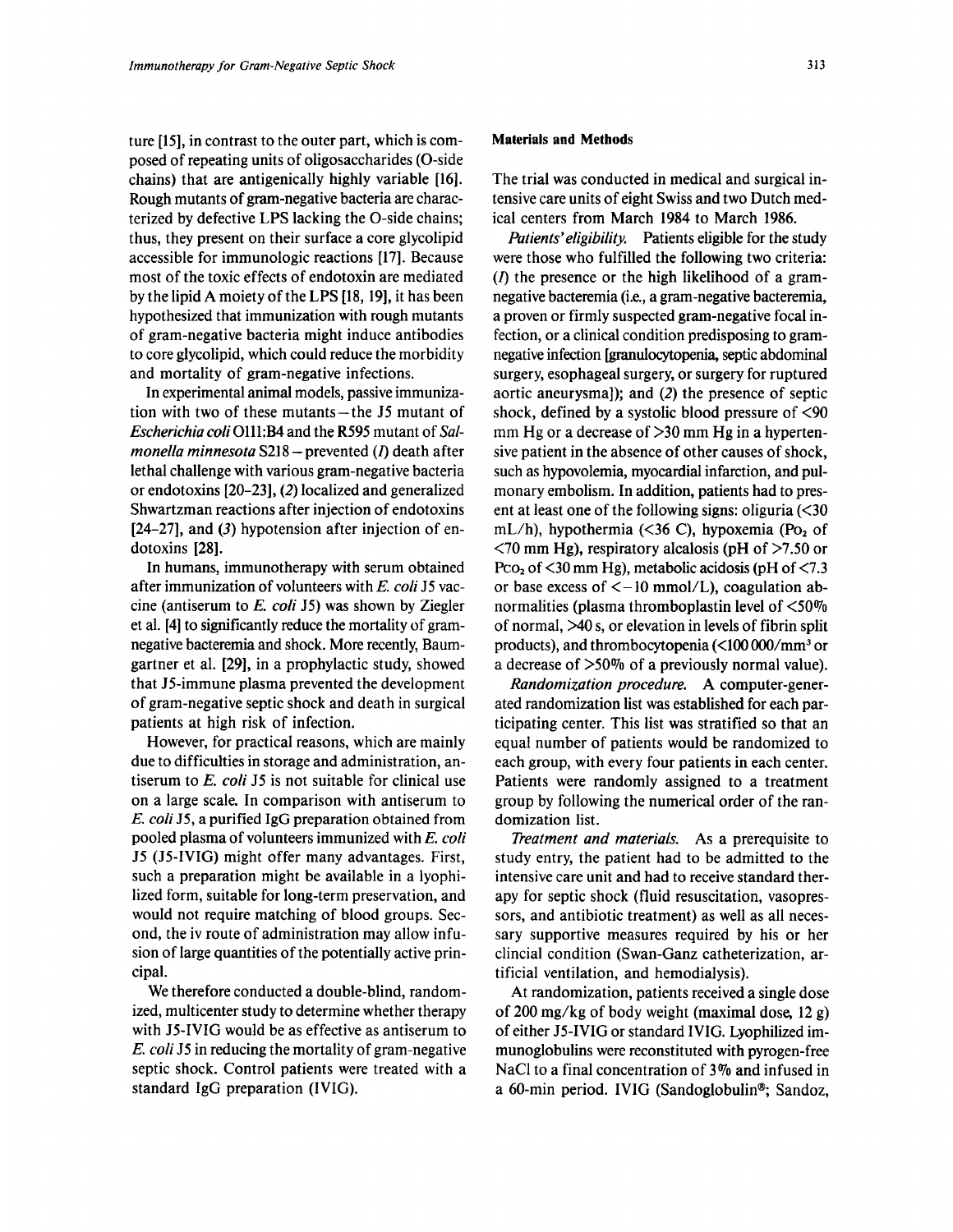Basel, Switzerland) was prepared from a pool of 8000 individual blood donations [30], whereas J5-IVIG was prepared from a pool of 600 plasma specimens collected from 70 volunteers immunized two times at a one-week interval with E. *coli*J5 vaccine. The J5 vaccine was prepared fromE. *coli*01l1:B4 J5 bacterial cells (the J5 mutant of E. *coli* 01l1:B4 was provided by Dr. E. Ziegler, San Diego, Calif) cultured overnight in Trypticase<sup>®</sup> soy broth (Difco, Detroit). After centrifugation, the cells were washed with sterile PBS (pH 7.2) and boiled (100 C) for 2.5 h. The bacterial concentration was adjusted spectrophotometrically to 10<sup>10</sup> bacteria/mL. Thimerosal was added to a final concentration of 0.1 mg/mL (Sandoz Forschungsinstitut, Vienna). The immunization doses were  $5 \times 10^9$  bacterial cells on day 1 and 1010 on day 8. Antiserum to *E. coli*J5 was harvested at weekly intervals, starting one week after the second immunization (AB-O Plasma, Munich, Federal Republic of Germany). Both study preparations were IgG fractions processed at pH 4 (Central Laboratory of the Swiss Red Cross, Bern, Switzerland) [30,31]. Using an ELISA technique for quantifying antibodies to the LPS of E. *coli*J5, the J5- IVIG preparation had a 2.2-fold increase in ELISA titers when compared with the IVIG preparation. Similar results were obtained by Stoll et al. [32] in testing these two preparations (2.8-fold increase in mean ELISA titer).

*Case review and data analysis.* Clinical course and laboratory findings were recorded by the local investigators until death or clinical cure of infection. To ensure uniformity in data collection and case reviewing, the following procedure was adopted: Each patient's clinical course was reviewed by one investigator (T.C.), who prepared a case abstract and a report form for computer analysis. Case abstracts were presented blindly to a physician not involved in the present study (Dr. J.-D. Baumgartner). All cases with diagnostic problems or complicated clinical courses were then discussed with a group of infectious disease specialists blinded to the allocated regimen (M.P.G., Dr. J. Bille, and Dr. J.-D. Baumgartner) until a consensus was reached on the patient's eligibility, microbiological documentation of septic shock, and outcome. Report forms were then entered into the computer, and no further changes were allowed.

*Definitions and clinical evaluation.* The final diagnosis of gram-negative septic shock required the presence of a documented gram-negative infection,

i.e., a gram-negative bacteremia or a gram-negative focal infection with negative cultures of blood. The isolated gram-negative organism was considered to be the etiologic agent of sepsis if recovered within a 24-h period before or after the onset of shock. Positive cultures of blood taken postmortem were disregarded. The adequacy of the antibiotic treatment was based on the susceptibility pattern of the causative agent of gram-negative sepsis. This evaluation was not made later than 48 h after randomization. The severity of the underlying disease was reported according to the classification proposed by McCabe and Jackson [33]. Systemic complications of septic shock were reported only if absent at the time of randomization. Death was attributed to septic shock if the patient died of irreversibleshock, of a direct consequence of shock (i.e., multiple organ failure), or of a complication of infection (i.e., diffuse hemorrhage related to disseminated intravascular coagulation). Other causes of death were attributed to the underlying disease or diseases.

*Study design and statistical analyses.* The principal study end point was the mortality of gramnegative septic shock. Secondary end points were the reversal of gram-negative septic shock and time to death in septic shock. According to a previous study by Ziegler et al. [4], an assumption was made that the proportion of death in the control group would be 0.7. To detect a reduction of *50070* in the death rate with J5-IVIG treatment at error rates of  $\alpha$  = 0.05 and  $\beta = 0.10$  (i.e., a study power of 0.9), 51 patients with documented gram-negative septic shock would be needed in each treatment group [34]. The number of patients with gram-negative septic shock required by a three-arm, placebo-controlled trial precluded the feasibility of such a study. Statistical analyses of clinical and laboratory data were done using the  $\chi^2$  test or Fisher's exact test for comparisons of proportions and the Kruskall-Wallis test for nonparametric variables. All reported significance levels are two sided.

## Results

During a two-year period, 100 patients were randomized into the study. Eleven patients were excluded from the analysis: 10 patients because shock either was not present at study entry or was not due to sepsis (two patients in the IVIG group and eight patients in the J5-IVIG group) and one patient receiving J5-IVIG because he did not receive the ade-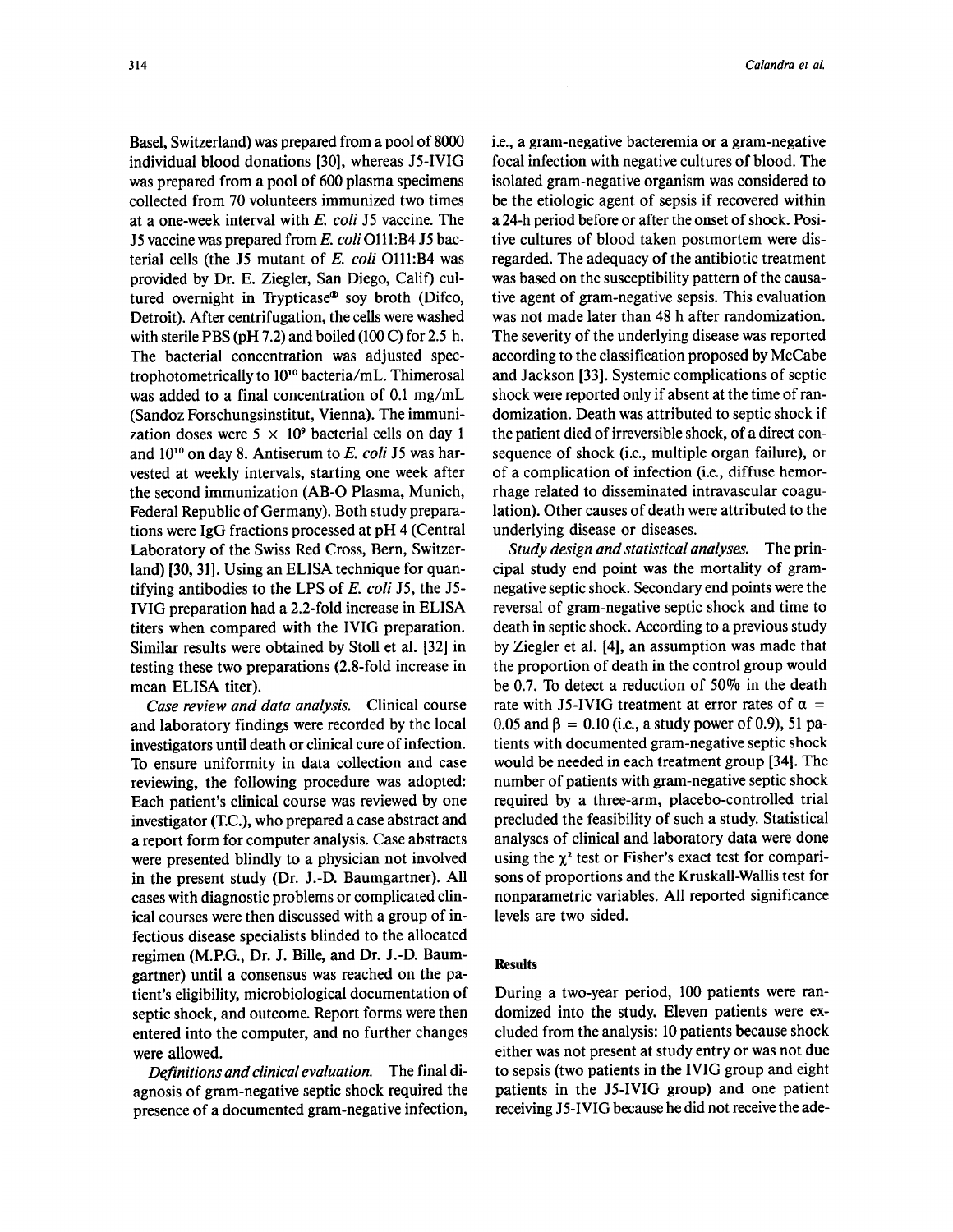| Characteristic                             | <b>J5-IVIG</b> | IVIG           |  |
|--------------------------------------------|----------------|----------------|--|
| No. of patients                            | 30             | 41             |  |
| Age $(y)^*$                                | $52(7-76)$     | 58 (19-78)     |  |
| Male/female ratio                          | 19/11          | 25/16          |  |
| Body weight (kg)*                          | $67(35-100)$   | $70(45 - 120)$ |  |
| Underlying disease <sup>†</sup>            |                |                |  |
| Rapidly fatal                              | 3 (10)         | 2(5)           |  |
| Ultimately fatal                           | 6(20)          | 12 (29)        |  |
| Nonfatal                                   | 21 (70)        | 27 (66)        |  |
| Malignancies                               | 5(17)          | 10(24)         |  |
| Hematologic                                | 4              | 5‡             |  |
| Nonhematologic                             |                | 6‡             |  |
| Neutropenia (<1000 cells/mm <sup>3</sup> ) | 3 (10)         | 5 (12)         |  |

Table 1. Characteristics of patients with gram-negative septic shock.

NOTE. The P values for comparisons of treatment groups are not significant for all parameters.

\* Values are medians (range).

t Data are no. of patients (percentage of group).

 $\ddagger$  One patient presented with two malignancies.

quate dosage of immunoglobulins. Inclusion of these 11 patients in the overall evaluation would not have modified the results. Of the 89 remaining patients with septic shock, 71 had documented gram-negative shock, 5 had documented gram-positive shock, and 4 had shock due to documented yeast infections. In nine patients the cause of shock could not be established as microbial because all cultures remained negative. Thus, we report here on the outcome of the 71 patients with documented gram-negative septic shock.

*Patients' characteristics.* Table 1shows the characteristics of the 71 patients with gram-negative septic shock. Thirty patients were treated with J5-IVIG and 41 patients with IVIG. The two treatment groups were similar for age, sex, body weight, and severity of the underlying disease. Seventy percent of the patients had a nonfatal disease. Malignancies were present in  $17\%$  and  $24\%$  of the patients, respectively. Half of the patients with cancer were neutropenic  $\left(\frac{1000 \text{ cells/mm}}{3}\right)$  at randomization. Overall, 41% of the patients were admitted to medical intensive care units and 59% to surgical intensive care units.

*Clinical data at randomization.* At randomization, the two treatment groups were similar with regard to the hemodynamic and respiratory parameters and received equally adequate supportive and therapeutic measures (table 2). The median duration of shock before administration of the trial preparations was 12h (range, 2-36 h) in patients treated with J5Duration of shock (h) 12 (2-36) 10 (3-144) Vasopressor therapy 23 (77) 35 (85) Dose ( $\mu$ g/kg per min)  $11 (3-30) 8 (2-50)$ Median arterial pressure (mm Hg) 90/50 90/40 Diuresis (mL/h) 17 (0-170) 8 (0-190) Oxygen support 27 (90) 35 (85) Median  $F10<sub>2</sub>$  0.5 0.45 High-dose corticosteroids 11 (37) 14 (34)

Clinical parameter  $(n = 30)$   $(n = 41)$ 

1 antibiotic 6 7  $\geq 2$  antibiotics 17 26 Dose of immunoglobulins (g)  $12 (7-12) 12 (8-12)$ NOTE. Data are medians (range) or no. of patients (per-

Antibiotic treatment 23 (77) 33 (80)

centage of group). The  $P$  values for comparisons of treatment groups are not significant for all parameters.  $F1o_2 =$  fractional inspired oxygen concentration.

IVIG and 10h (range, 3-144 h) in those treated with IVIG. Eighty percent of the patients required vasopressor therapy (median dose, 11 ug/kg per min in the J5-IVIG group and 8 ug/kg per min in the IVIG group). Despite this adrenergic support, the median arterial pressure was 90/50 mm Hg in the J5-IVIG group and 90/40 mm Hg in the IVIG group, levels resulting in severe oliguria in most of the patients (median diuresis, 17 and 8 mL/h, respectively). In both groups,  $\sim$ 90% of the patients required oxygen support, with a median  $FIO<sub>2</sub>$  in the range of 0.45-0.50. One-third of the patients had received high-dose corticosteroids before randomization. At study entry 77% of the J5-IVIG-treated patients and 80% of the IVIG-treated patients were already receiving antibiotic therapy. In most of the patients, the antibiotic treatment consisted of a combination of a  $\beta$ -lactam antibiotic and an aminoglycoside. In all but two patients (one patient in each group), the maximal dose of 12 g of immunoglobulins was infused without side effects. Fifteen minutes after the infusion of J5-IVIG, one patient developed a hypertensive crisis (blood presure, 225/90 mm Hg) that lasted 25 min and from which he recovered uneventfully. The other patient presented a transient cutaneous rash during the infusion of IVIG.

*Documentation ofgram-negative septic shockand antibiotic susceptibility.* A gram-negative bacteremia was documented in 23 (77%) of 30 patients treated with J5-IVIG and in 28 (68%) of 41 patients

J5-IVIG IVIG

Table 2. Clinical data at randomization.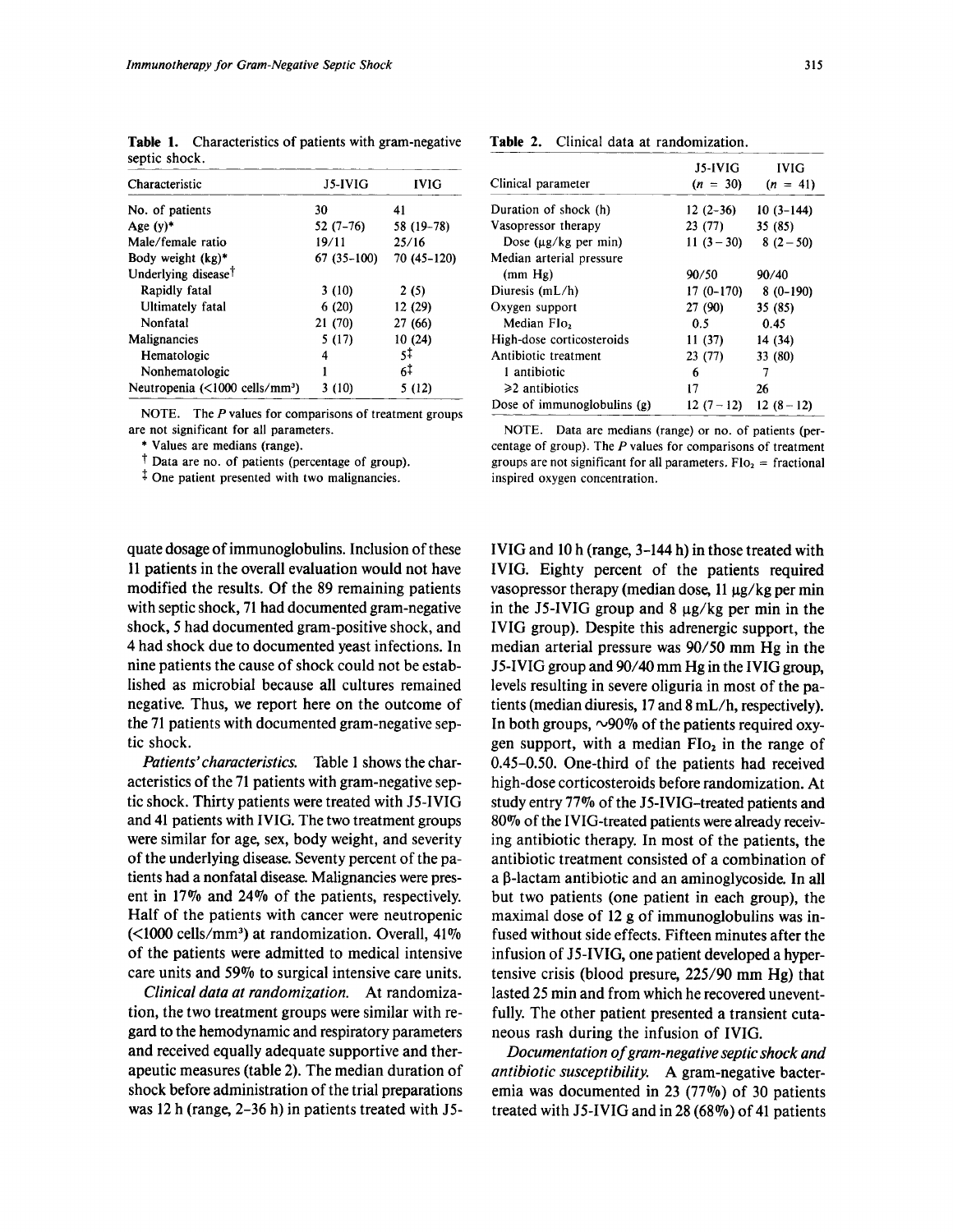| Category, infection type              |         | J5-IVIG IVIG<br>$(n = 30)$ $(n = 41)$ $(n = 71)$ | Total   |
|---------------------------------------|---------|--------------------------------------------------|---------|
| Documentation of shock                |         |                                                  |         |
| Gram-negative                         |         |                                                  |         |
| hacteremia                            | 23 (77) | 28 (68)                                          | 51 (72) |
| Single organism                       | 19      | 21                                               |         |
| Multiple organisms                    |         |                                                  |         |
| Pure gram-negative                    |         |                                                  |         |
| rods                                  | 1       | 3                                                |         |
| Mixed (gram-                          |         |                                                  |         |
| negative rods and                     |         |                                                  |         |
| other organisms)*                     | 3       | 4                                                |         |
| Focal gram-negative                   |         |                                                  |         |
| infections                            | 7(23)   | 13(32)                                           | 20 (28) |
| Organisms in gram-nega-               |         |                                                  |         |
| tive bacteremia                       |         |                                                  |         |
| E. coli                               | 9       | 6                                                | 15 (26) |
| Pseudomonas sp.                       | 7       | 8                                                | 15 (26) |
| Klebsiella sp.                        | 5       | 3                                                | 8(14)   |
| Other gram-negative rods <sup>T</sup> | 5       | 15                                               | 20 (34) |

**Table** 3. Documentation of gram-negative septic shock and organisms isolated in episodes of gram-negative bacteremia.

NOTE. Numbers in parentheses are percentages of the group. The  $P$  values for comparisons of treatment groups are not significant for all parameters.

\* In a few instances, gram-positive cocci or yeasts were isolated together with gram-negative rods: six streptococci (three *Streptococcusfaecalis,* two *Streptococcus pneumoniae,* and one *Streptococcus pyogenes)*, one *Staphylococcus epidermidis,* and one *Candida albicans.*

t *Neisseria meningitidis* (five cases), *Serratia marcescens* (four cases), *Enterobacter* spp. (three cases), and *Bacteroides* spp. (three cases) that were isolated with other gram-negative *bacteria-Proteus* spp. (three cases), *Citrobacter freundii* (one case), and *Acinetobacter anitratus* (one case).

treated with IVIG (table 3). Episodes of polymicrobial bacteremia occurred in 11 cases (four patients receiving J5-IVIG and seven patients receiving IVIG), of which four were pure gram-negative bacteremias and seven were mixed bacteremias (gram-negative rods and gram-positive cocci in six patients and a gram-negative rod and a yeast in one patient). In the remaining patients, gram-negative organisms were isolated from a primary infectious site but cultures of blood remained sterile, possibly because these patients were receiving broad-spectrum antibiotics when blood for cultures was drawn. The various gram-negative rods isolated from cultures of blood were equally distributed among the two treatment groups (table 3).

In 23 patients  $(77\%)$  in the J5-IVIG group and in 34 patients (83%) in the IVIG group, the organ-

| Clinical parameter         | <b>J5-IVIG</b> | IVIG        |
|----------------------------|----------------|-------------|
| Results of treatment       |                |             |
| Vasopressor therapy        | 30 (100)       | 41 (100)    |
| Duration (d)               | $2(0-30)$      | $3(0-16)$   |
| Dose $(\mu g/kg$ per min)  | $10(0-30)$     | $7(2-30)$   |
| Duration of intubation (d) | $7(0-52)$      | $11(0-39)$  |
| Systemic complications     |                |             |
| of septic shock            | 17(57)         | 24 (58)     |
| Reversal of shock          | 21 (70)        | 33 (80)     |
| Transient                  | 8              | 14          |
| Definitive                 | 13             | 19          |
| Time to reversal of shock  |                |             |
| (h)                        | 16 (1–312)     | $36(0-240)$ |
| Outcome of patients        |                |             |
| Overall mortality          | 17 (57)        | 22 (54)     |
| Septic shock               | 15 (50)        | 20 (49)     |
| Underlying disease         | 2(7)           | 2(5)        |
| Time to death in           |                |             |
| septic shock (d)           | $7(0-32)$      | 9 (0–39)    |

**Table** 4. Results of immunoglobulin therapy and outcome of patients with gram-negative septic shock.

NOTE. Data are no. of patients (percentage of group) or median values (range). The *P* values for comparisons of treatment groups are not significant for all parameters.

ism or organisms isolated were susceptible to all the antibiotics administered. In all but one of the remaining patients, at least one antibiotic was active against the primary pathogen. One patient treated with J5- IVIG was infected with a multiresistant A. *anitratus,* which was only intermediately sensitive to ciprofloxacin.

*Results of immunoglobulin therapy.* Table 4 summarizes the results of treatment with either J5- IVIG or IVIG. No difference was observed between the two treatment groups. The duration and dose of vasopressor therapy, the duration of respiratory assistance, and the development of systemic complications of shock were similar in each treatment group. Shock was reversed in 21 patients  $(70\%)$  who received J5-IVIG and in 33 patients (80%) who receivedIVIG. However, this reversalof shock wasonly transient in eight (38%) of 21 patients and 14 (42%) of 33 patients, respectively. The median time to reversal of shock was 16 h in the J5-IVIG group and 36 h in the IVIG group ( $P = .75$ ).

**Outcome** of patients. The mortality of patients with gram-negative septic shock is reported in table 4. Overall, 57% of the patients in the J5-IVIG group died, and 54% in the IVIG group died. The mortality of septic shock was 50% and 49%, respectively, and there was no trend toward a difference in mor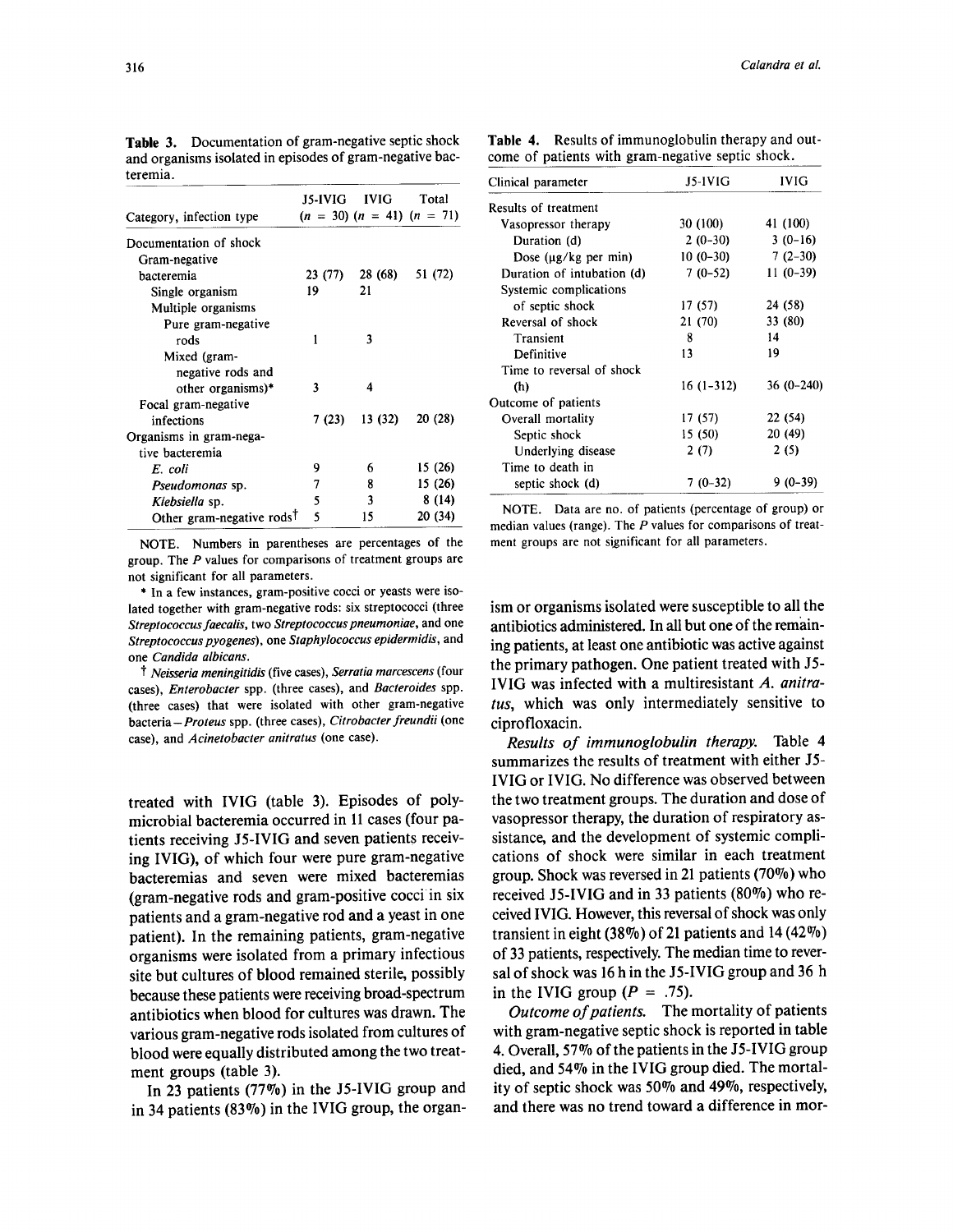tality at any point during follow-up. In each treatment group two deaths were due to the underlying diseases. Also, J5-IVIG did not result in a prolongation of survival of those patients eventually dying of septic shock. Moreover, the duration of shock at randomization did not influence the outcome. Indeed, the mortality of patients treated in the early phase  $(\leq 6 h)$  of shock was similar to that of patients with advanced shock ( $>6$  h) at randomization (43 $\%$ vs. 46%, respectively). Finally, the mortality was 100070 (5 of 5) in patients with rapidly fatal diseases, compared with only  $44\%$  (8 of 18 patients) and 50% (24 of 48 patients) in those with, respectively, ultimately fatal and nonfatal diseases ( $P = .08$ ). Thus, in patients with gram-negative septic shock, treatment with J5-IVIG did not prove to be superior to treatment with IVIG in reversing septic shock, reducing mortality, or prolonging the survival of those patients ultimately dying.

### Discussion

Because serum from volunteers immunized with E. *coli* J5 protected against death due to gramnegative bacteremia and septic shock [4, 29], we investigated whether an IgG fraction prepared from pooled human plasma from volunteers immunized similarly would retain the protective activity. However, therapy with J5-IVIG was not superior to treatment with IVIG either in reducing the mortality of gram-negative septic shock or in reversing shock. In addition, the use of J5-IVIG neither delayed the occurrence of septic deaths nor reduced the development of systemic complications of shock.

With 71 patients (30 in the J5-IVIG group and 41 in the IVIG group) presenting with documented gram-negative shock, the study had a power of 0.78 to detect, at an  $\alpha$  error rate of 0.05, a reduction of the mortality from 70% in the control group to  $35\%$ in the J5-IVIG group. Thus, the study did have sufficient power to detect such a difference in mortality. From these results, however, we cannot infer that both treatment regimens were ineffective because the study did not include a placebo group.

The discrepancy between the success of antiserum to *E. coli*J5 in preventing and treating gram-negative septic shock in previous trials [4, 29] and the failure of J5-IVIG in the present study might be due, at least partly, to several factors.

First, many patients presented at study entry with advanced, possibly irreversible, septic shock, as revealed by a median duration of shock of 12 h in the J5-IVIG group and 10 h in the IVIG group. However, when the outcome of patients was related to the duration of shock at randomization, patients enrolled early during shock  $(\leq 6$  h after shock developed) apparently did not have a better outcome than the patients randomized later on. Moreover, Ziegler et al. [4] previously showed that the efficacy of antiserum to *E. coli*J5 was most pronounced for the subset of patients in profound shock at randomization (i.e., requiring vasopressor therapy for  $>6$  h).

Second, the difference in titers of antibody to *E. coli*J5 LPS, as measured by ELISA, was only 2.2 fold between the J5-IVIG and the control preparation, a difference that might be insufficient to afford increased protection against gram-negative septic shock. Furthermore, recent experimental results suggest that antibodies with the most cross-reactive properties for various gram-negative bacteria are directed against antigenic determinants of the Re LPS, which consists of lipid A and ketodeoxyoctonate, and not against those of *E. coli*J5 [35]. As recently demonstrated by Stoll et al. [32], the titers of antibody to Re LPS in the J5-IVIG preparation used in the present study were not different from those in the IVIG control preparation.

Third, both the J5-IVIG and the IVIG preparations lack antibodies of the IgM class, which might be the protective factors present in antiserum to E. *coli* J5. However, clinical data suggesting that cross-protective antibodies are of the IgM class are limited to a study in patients with *Pseudomonas aeruginosa* bacteremia. In these patients, core-specific antibodies of the IgM isotype predicted survival more significantly than those of the IgG isotype [36]. Yet, in contrast to these results, preliminary data in the present study failed to demonstrate a correlation between survival and core-specific antibodies of the IgG or IgM class (J. D. Baumgartner, personal communication).

Fourth, the J5-IVIG preparation also lacked serum or plasma factors that have been recently recognized as neutralizing [37], interacting with [38], or binding to LPS [39], all factors that might also account for the difference in efficacy obtained with antiserum to *E. coli* J5 and J5-IVIG.

Finally, recent experimental studies strongly suggest that tumor necrosis factor/cachectin is a primary mediator of endotoxic shock [40,41] and that antibodies to tumor necrosis factor/cachectin might prevent some of its manifestations [42, 43]. Thus, the reduc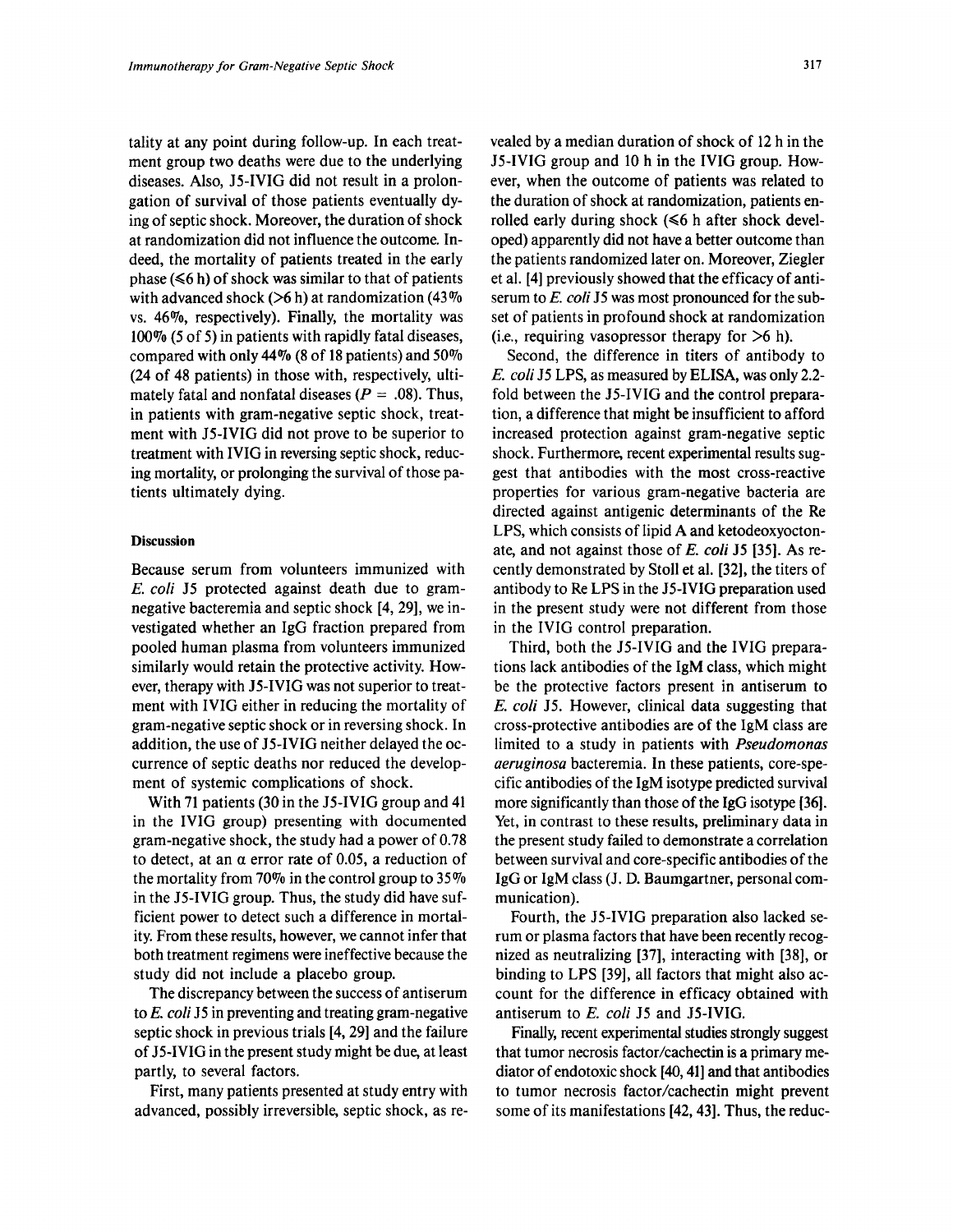tion of mortality observed in previous clinical trials with antiserum to E. coli J5 and not with J5-IVIG could conceivably be due to the interference of the antiserum with tumor necrosis factor/cachectin.

**In** conclusion, the present study clearly stresses the need for further in vitro and clinical studies to understand how antiserum to E. *coli*J5 and plasma from volunteers immunized with E. *coli*J5 has been so impressively effective in the treatment and prophylaxis of gram-negative septic shock, whereas the J5-IVIG fraction we tested was apparently ineffective.**In**particular, future studies should not only address the important issue of the epitope or epitopes of the LPS that stimulate the production of crossprotective antibodies, but also determine which class of antibody (IgG or IgM) or serum factors are the mediators of this protection.

## References

- I. Wolff SM, Bennett JV. Gram-negative-rod bacteremia [editorial]. N Engl J Med 1974;291:733-4
- 2. Kreger BE, Craven DE, Carling PC, McCabe WR. Gramnegative bacteremia. III. Reassessment of etiology, epidemiology and ecology in 612 patients. Am J Med 1980; 68:332-43
- 3. Bryan CS, Reynolds KL, Brenner ER. Analysis of 1,186episodes of gram-negative bacteremia in non-university hospitals: the effects of antimicrobial therapy. Rev Infect Dis 1983;5:629-38
- 4. Ziegler EJ, McCutchan JA, Fierer J, Glauser MP, Sadoff JC, Douglas H, Braude AI. Treatment of gram-negative bacteremia and shock with human antiserum to a mutant *Escherichia coli.* N Engl J Med 1982;307:1225-30
- 5. Fabian TC, Patterson R. Steroid therapy in septic shock. Survival studies in a laboratory model. Am Surg 1982;48:614-7
- 6. Hinshaw LB, Archer LT, Beller-Todd BK, Coalson 11, Flournoy DJ, Passey R, Benjamin B, White GL. Survival of primates in  $LD_{100}$  septic shock following steroid/antibiotic therapy. J Surg Res 1980;28:151-70
- 7. Hinshaw LB, Archer LT, Beller-Todd BK, Benjamin B, Flournoy DJ, Passey R. Survival of primatesin lethal septic shock following delayed treatment with steroid. Circ Shock 1981;8:291-300
- 8. Holaday JW, Faden AI. Naloxone reversal of endotoxin hypotension suggests role of endorphins in shock [letter]. Nature 1978;275:450-1
- 9. Faden AI, Holaday Jw. Experimental endotoxin shock: the pathophysiologic function of endorphins and treatment with opiate antagonists. J Infect Dis 1980;142:229-38
- 10. Reynolds DG, Gurll NJ, Vargish T, Lechner RB, Faden AI, Holaday JW. Blockade of opiate receptors with naloxone improves survival and cardiac performance in canine endotoxic shock. Circ Shock 1980;71:39-48
- 11. Sprung CL, Caralis PV, Marcial EH, Pierce M, Gelbard MA, Long WM, Duncan RC, Tendler MD, Karpf M. The effects of high-dose corticosteroids in patients with septic

shock. A prospective, controlled study. N Engl J Med 1984;311:1137-43

- 12. Bone RC, Fisher CJ Jr, Clemmer TP, Siotman GJ, Metz CA, Balk RA, the Methylprednisolone Severe Sepsis Study Group. A controlled clinical trial of high-dose methylprednisolone in the treatment of severe sepsis and septic shock. N Engl J Med 1987;317:653-8
- 13. The Veterans Administration Systemic Sepsis Cooperative Study Group. Effect of high-dose glucocorticoid therapy on mortality in patients with clinical signs of systemic sepsis. N Engl J Med 1987;317:659-65
- 14. DeMaria A, Craven DE, Heffernan 11, McIntosh TK, Grindlinger GA, McCabe WR. Naloxone versus placebo in treatment of septic shock. Lancet 1985;1:1363-5
- 15. Rietschel ET, Wollenweber H-W, Russa R, Brade H, Zahringer U. Concepts of the chemical structure of lipid A. Rev Infect Dis 1984;6:432-8
- 16. Westphal 0, Jann K, Himmelspach K. Chemistry and immunochemistry of bacterial lipopolysaccharides as cell wall antigens and endotoxins. Prog Allergy 1983;33:9-39
- 17. Jansson P-E, Lindberg AA, Lindberg B, Wollin R. Structural studies on the hexose region of the core in lipopolysaccharides from Enterobacteriaceae. Eur J Biochem 1981; 115:571-7
- 18. Rietschel ET, Schade U, Jensen M, Wollenweber H-W, Liideritz 0, Greisman SG. Bacterial endotoxins: chemical structure, biological activity and role in septicaemia. Scand J Infect Dis [Suppl] 1982;31:8-21
- 19. Young LS. Gram-negative sepsis. In: Mandell GL, Douglas RG Jr, Bennett JE, eds. Principles and practice of infectious diseases. 2nd ed. New York: 1985:452-75
- 20. McCabe WR, Greely A. Immunization with R mutants of S. *minnesota.* I. Protection against challenge with heterologous gram-negative bacilli. J Immunol 1972;108:601-10
- 21. Ziegler EJ, Douglas H, Sherman JE, Davis CE, Braude AI. Treatment of *E. coli* and klebsiella bacteremia in agranulocytic animals with antiserum to a UDP-Gal epimerase-deficient mutant. J Immunol 1973;111:433-8
- 22. Ziegler EJ, McCutchan JA, Douglas H, Braude AI. Prevention of lethal pseudomonas bacteremia with epimerasedeficient *E. coli* antiserum. Trans Assoc Am Physicians 1975;88:101-8
- 23. Marks MI, Ziegler EJ, Douglas H, Corbeil LB, Braude AI. Induction of immunity against lethal *Haemophilus influenzae* type b infection by *Escherichia coli* core lipopolysaccharide. J Clin Invest 1982;69:742-9
- 24. Ziegler EJ, Douglas H, Braude AI. Human antiserum for prevention of the local Shwartzman reaction and death from bacterial lipopolysaccharides. J Clin Invest 1973;52:3236-8
- 25. Braude AI, Douglas H. Passive immunization against the local Shwartzman reaction. J Immunol 1972;108:505-12
- 26. Braude AI, Douglas H, Davis CE. Treatment and prevention of intravascular coagulation with antiserum to endotoxin. J Infect Dis 1973;128(Suppl):SI57-64
- 27. Davis CE, Ziegler EJ, Arnold KF. Neutralization of meningococcal endotoxin by antibody to core glycolipid. J Exp Med 1978;147:1007-17
- 28. Young LS, Stevens P, Ingram J. Functional role of antibody against "core" glycolipid of Enterobacteriaceae. J Clin Invest 1975;56:850-61